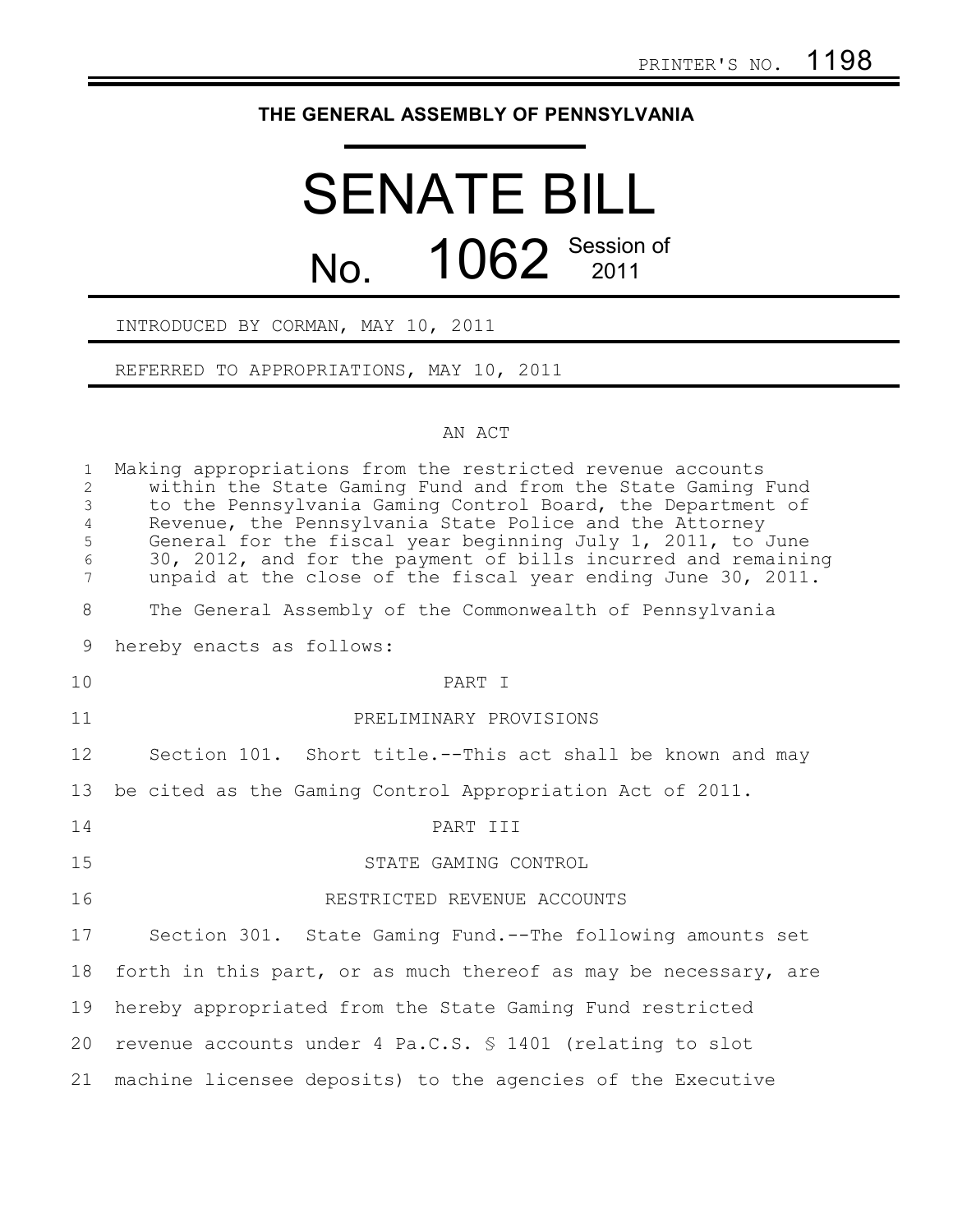Department named in this part for the purposes set forth for the fiscal year beginning July 1, 2011, and for the payment of bills incurred and remaining unpaid at the close of the fiscal year ending June 30, 2012. Section 302. Attorney General.--The following amounts are appropriated to the Attorney General: For salaries, wages and all necessary expenses of the Attorney General related to 4 Pa.C.S. Pt. II (relating to gaming). State appropriation............. 976,000 Section 303. Department of Revenue.--The following amounts are appropriated to the Department of Revenue: For the salaries, wages and all necessary expenses of the Department of Revenue related to 4 Pa.C.S. Pt. II (relating to gaming). State appropriation............. 9,501,000 Section 304. Pennsylvania State Police.--The following amounts are appropriated to the Pennsylvania State Police: For the salaries, wages and all necessary expenses of the Pennsylvania State Police related to 4 Pa.C.S. Pt. II (relating to gaming). State appropriation............. 19,268,000 Section 305. Pennsylvania Gaming Control Board.--The following amounts are appropriated to the Pennsylvania Gaming Control Board: For the salaries, wages and all necessary expenses for the proper operation and administration of the Pennsylvania Gaming Control 20110SB1062PN1198 - 2 -1 2 3 4 5 6 7 8 9 10 11 12 13 14 15 16 17 18 19 20 21 22 23 24 25 26 27 28 29 30